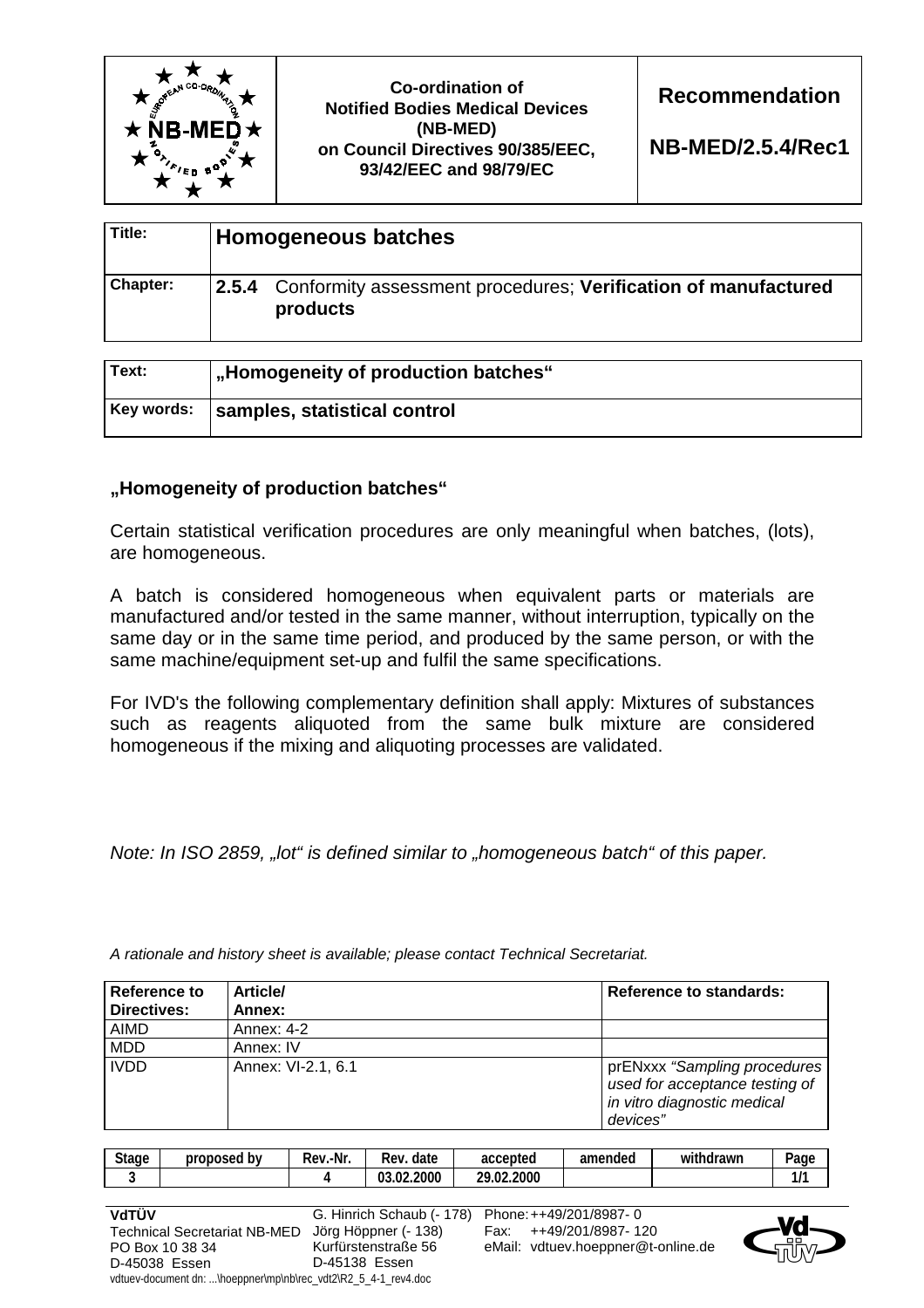

- **Rev. 2:** Meeting of NBR Group, Brussels, June 21, 1996: Changes agreed: Add definition of batch from EN 1041 per reference. Add: stage of IVD directive - on all NBM recommendation under references: 'IVD draft + date" Add: stage 1 - change to stage 2 via mail ballot New revision no: 2
- **Rev. 3:** Meeting of NBR Group, Brussels, Sept. 4. 1996: Confirmed at stage 2.

#### Notified Body Meeting, Brussels, Sept. 24 & 25. 1996:

 It was decided **to give back this document to the ad-hoc group** to check with definitions of standards ISO 2859 and EN 1041. It was considered also that electro-medical devices which are not mass- produced can be included. This chapter should be shifted to "definitions" instead of "products". Suggestions and comments could be provided to Mr. Holland with a copy to the Secretariat before 15. October 1996 for circulation to the plenary to be ready for the next ad-hoc meeting on 7. November.

#### Meeting of NBR Group, Brussels, Nov. 7.1996:

 Mr. Ian Dalgetty volunteered to provide information about EN 1041, ISO 2859 and a British standard about this issue, BS 6001.

 RV proposed to reword recommendation to show criteria rather than definition. To be re-addressed in the January 1997 meeting including the NBM Plenary proposal to move the recommendation to definitions.

### Meeting of NBR Group, Jan. 20. & 21. 1997:

vdtuev-document dn: ...\hoeppner\mp\nb\rec\_vdt2\R2\_5\_4-1\_rev4.doc

 No comments, apart from the information from Mr. Dalgetty, had been received since the NBM in September 1996.

 Mr. Dalgetty informed that none of the standards mentioned above includes the term "homogeneous", and that the paragraphs dealing with "lots" or "batches" of EN 1041 and ISO 2859 are closely matched. It was therefore decided to disregard EN 1041, and insert a note regarding ISO 2859. In the text, the word "typically" was moved to underline the point that the production shall be without interruption.

 It was noted that the comment on this document from the German Notified Bodies Group EK-Med (see NBM-document NBM/027/95) has been incorporated in the document.

 It was agreed that the document are to be send to the NBM Plenary for approval. New revision no: 3

| Rev.-Nr.                            | Rev. date  | accepted      | amended                   | withdrawn |                                    | Page |
|-------------------------------------|------------|---------------|---------------------------|-----------|------------------------------------|------|
|                                     | 29.02.2000 |               |                           |           |                                    | 1/2  |
|                                     |            |               |                           |           |                                    |      |
| VdTÜV                               |            |               | G. Hinrich Schaub (- 178) |           | Phone: ++49/201/8987-0             |      |
| <b>Technical Secretariat NB-MED</b> |            |               | Jörg Höppner (- 138)      |           | ++49/201/8987-120                  |      |
| PO Box 10 38 34                     |            |               | Kurfürstenstraße 56       |           | eMail: vdtuev.hoeppner@t-online.de |      |
| D-45038 Essen                       |            | D-45138 Essen |                           |           |                                    |      |